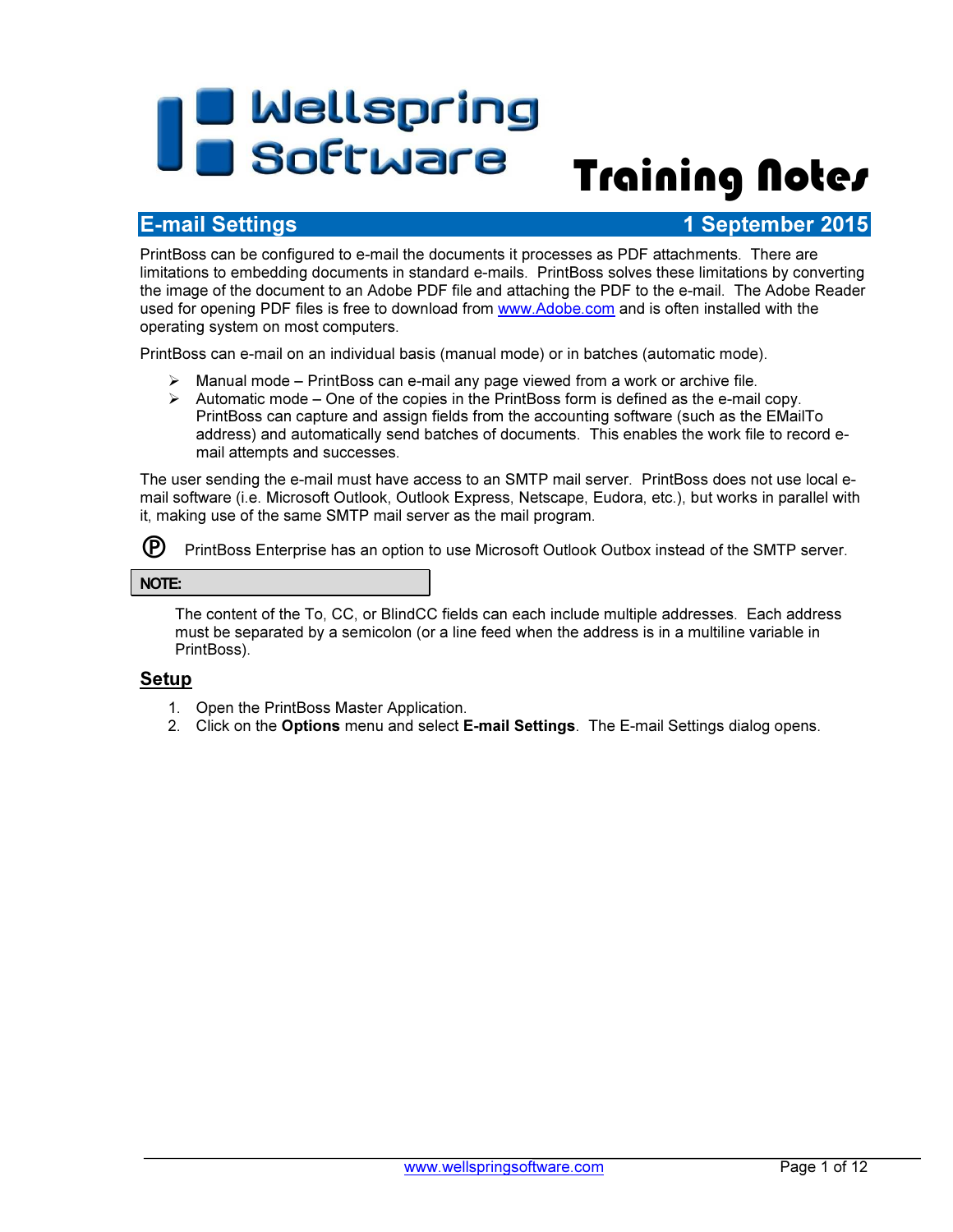| E-mail Settings |
|-----------------|
|                 |

| SMTP / Mail Hosts     | Default Addresses                                                                                                  |                    | Misc. Settings   Subject & Message Body |                        |  |
|-----------------------|--------------------------------------------------------------------------------------------------------------------|--------------------|-----------------------------------------|------------------------|--|
|                       | SMTP / Mail Hosts settings are saved for this windows user according to the Common Users choice. (Click to change) |                    |                                         |                        |  |
| V Enable Email Module | Send mail to Outlook Outbox                                                                                        |                    |                                         |                        |  |
| SMTP Information      | URL: (Name or dotted IP address)                                                                                   |                    |                                         |                        |  |
| your.companySMTP.com  |                                                                                                                    |                    | Get Host Capabilities                   | <b>Test Connection</b> |  |
| User ID:              |                                                                                                                    |                    |                                         |                        |  |
| yourlD.               |                                                                                                                    |                    |                                         |                        |  |
|                       | Password: (blank if none needed)                                                                                   | Port (Normally 25) | Authentication Method                   |                        |  |
| *********             |                                                                                                                    | 25                 | Default                                 | ▼                      |  |
|                       | Use POP3 login before sending.(Avoid RELAYING error)                                                               |                    |                                         |                        |  |

- 3. The first tab is the SMTP / Mail Hosts tab. Choose the settings for saving the options set on this tab.
	- a. Save Settings The settings button at the top of each tab identifies how settings are saved for the tab. Click on this button to change the Save Settings.

| Save settings location selection for SMTP / Mail Hosts                                                                                                                 |        |
|------------------------------------------------------------------------------------------------------------------------------------------------------------------------|--------|
| C Save settings independently for this Windows User (Paula), and to this PC (WS37).                                                                                    |        |
| 6 Save as defined in Common Settings file. (" <pbdir>\Email\Settings\Hosts.ini")<br/>Currently set to save settings in the "Common Users" section of the file.</pbdir> |        |
| Change Save Section in the Common Settings File                                                                                                                        |        |
|                                                                                                                                                                        | Cancel |

- i. Save settings independently for this Windows User [User Name], and to this PC [Computer Name] – The first choice is whether to save settings on the local workstation or terminal server or to save settings to a common location. Settings saved locally can only be changed at the local workstation (or terminal server) while logged in as the user. These settings are saved in the Current User registry.
- ii. Save as defined in Common Settings file. ["<PBDir>\Email\Settings\file name.ini"] – E-mail settings may be saved to a common file located in the PrintBoss Directory. The advantage of this choice is the file may be edited by an administrator for these users. The Common Settings file may contain sections unique to each user (Save Settings in Section named by Windows User Name) or contain one group of settings that applies to all users (Save Settings in Section named "Common Users") who chose the Common Settings selection.
- iii. Change Save Section in the Common Settings File This button is available when Save as defined in Common Settings file is selected.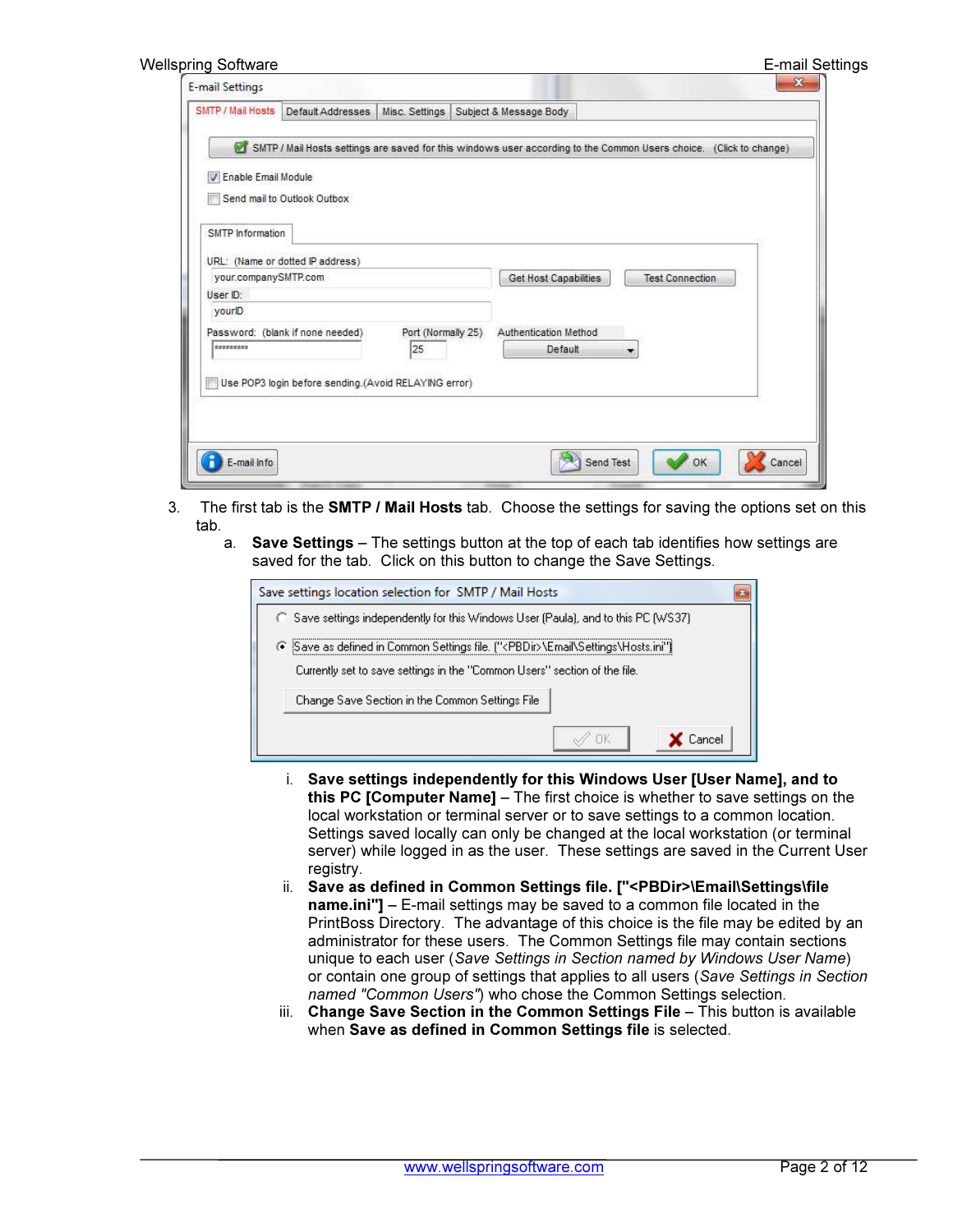| Wellspring Software                                                                                                                                                                                                                                                  | E-mail Settings                                                                                                                                                                                                                                                                                                                                                                                                                                                                                                                                           |
|----------------------------------------------------------------------------------------------------------------------------------------------------------------------------------------------------------------------------------------------------------------------|-----------------------------------------------------------------------------------------------------------------------------------------------------------------------------------------------------------------------------------------------------------------------------------------------------------------------------------------------------------------------------------------------------------------------------------------------------------------------------------------------------------------------------------------------------------|
| Change Save Section in the Common Settings File                                                                                                                                                                                                                      |                                                                                                                                                                                                                                                                                                                                                                                                                                                                                                                                                           |
| Changing this will affect all users who have the "Save as defined in Common Settings file. " selected. It will not affect users who have "Save settings independently for this Windows User" selected.                                                               |                                                                                                                                                                                                                                                                                                                                                                                                                                                                                                                                                           |
| The first choice, "Save  by Windows User Name", creates an individual settings section for each user. This allows each user to select and save different settings.                                                                                                   |                                                                                                                                                                                                                                                                                                                                                                                                                                                                                                                                                           |
| The second choice, "Save  Common Users" creates one section for all users. This allows the settings to be defined once for all users.                                                                                                                                |                                                                                                                                                                                                                                                                                                                                                                                                                                                                                                                                                           |
| iave settings in Section named by Windows User Name<br>Save settings in Section named "Common Users"                                                                                                                                                                 |                                                                                                                                                                                                                                                                                                                                                                                                                                                                                                                                                           |
| ✔ ፬K                                                                                                                                                                                                                                                                 | X Cancel                                                                                                                                                                                                                                                                                                                                                                                                                                                                                                                                                  |
| dialog.<br>b.<br>user in a Terminal Server or Citrix environment).<br>c. Send mail to Outlook Outbox - Select this check box to send e-mail through your<br>Microsoft Outlook Outbox.<br>This feature is only available for PrintBoss Enterprise users.<br>Ť.<br>ii. | 1. Save settings in Section named by Windows User Name - Settings<br>are saved in a common File, Hosts.ini, by Windows User name.<br>2. Save settings in Section name "Common Users" - Setting are saved<br>in a common file, Hosts.ini, in one section named Common Users.<br>iv. Settings will not be saved until you click OK at the bottom of the E-mail Settings<br><b>Enable E-mail Module</b> – This setting enables the e-mail function for this workstation (or<br>The Host SMTP information will be replaced with the selected Outlook Profile. |
|                                                                                                                                                                                                                                                                      | Send mail to Outlook Outbox<br>▿                                                                                                                                                                                                                                                                                                                                                                                                                                                                                                                          |
| Outlook "OutBox" properties-<br>Outlook Profile Selection:<br><b>C</b> Use default profile                                                                                                                                                                           | Seconds between emails (normal is 0)<br>10                                                                                                                                                                                                                                                                                                                                                                                                                                                                                                                |
| C Request profile (helpful for seeing what is needed.)                                                                                                                                                                                                               |                                                                                                                                                                                                                                                                                                                                                                                                                                                                                                                                                           |

Alert if Image Attachment Issues

- iii. Choose Use default profile when you have only one Outlook Profile or to use your primary Outlook Profile.
- iv. Select the third choice (blank field) and enter the profile name when you have more than one Outlook Profile. The variable {EmailProfile} can be used to dynamically assign an Outlook profile in the PrintBoss form.
- v. Temporarily select Request profile when you are not sure of the profile name and Outlook will provide a list of profiles. This enables you to identify the desired profile name to enter in the third choice. A list only appears when you have more than one Outlook profile. Otherwise, the only choice is Outlook. When the 'Automatic E-mail Pause' setting on the Misc. tab of the PrintBoss E-mail Settings option is set to Pause, the 'Choose Profile' dialogue only appears after clicking the 'Send E-mail' button.
- vi. Seconds between emails allows a value greater than zero if the system requires a delay between sending emails. This feature should only be used at the advice of a Wellspring Software technician.
- vii. Alert if Image Attachment Issues can be selected when either sending a large number of attachments or combining emails with a large number of attachments to receive a warning when the Outlook attachment limit is reached.
- d. Host SMTP Information This choice is available when Send mail to Outlook Outbox is not selected. Enter the values for your e-mail program.

1.

{EmailProfile}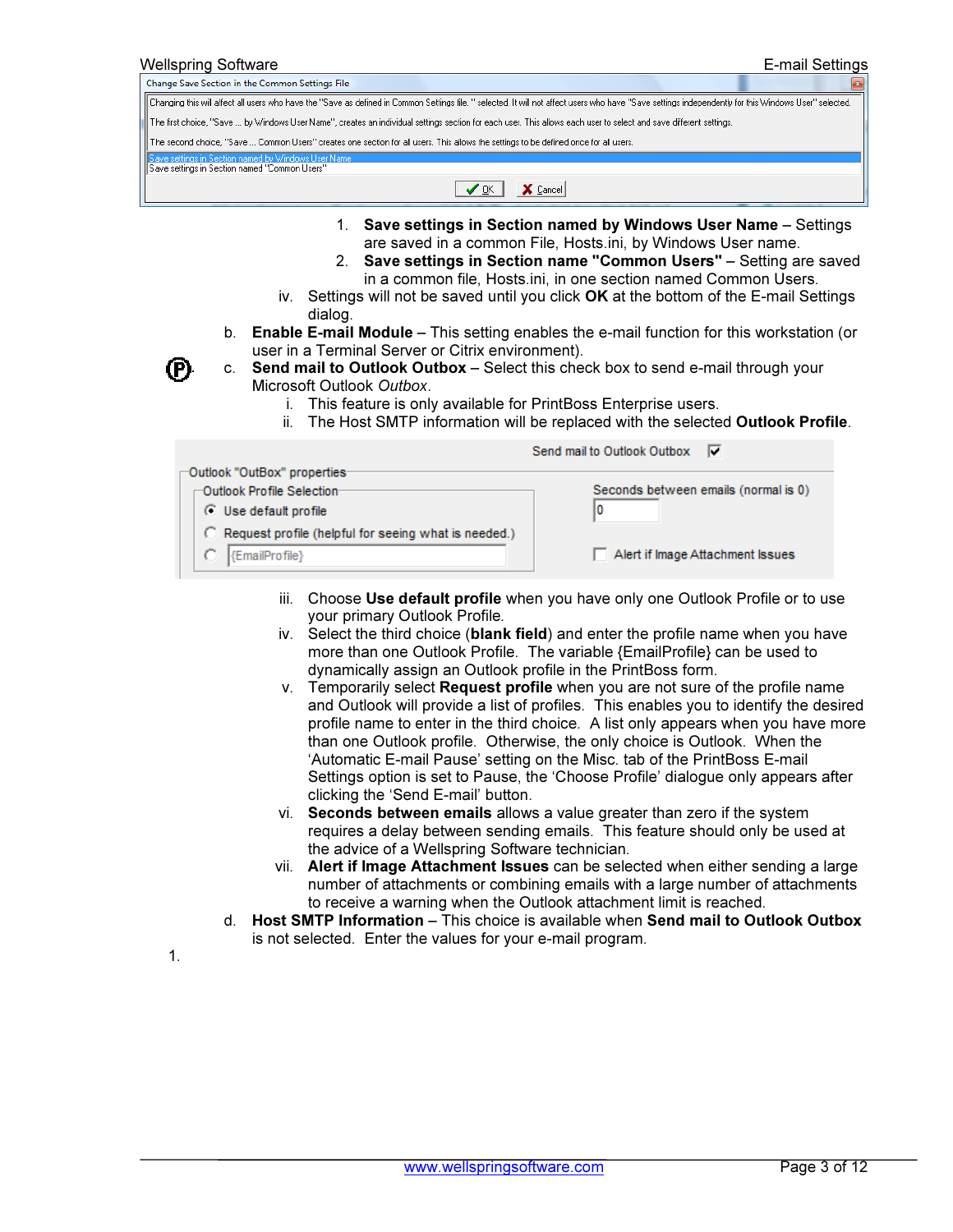| <b>SMTP</b> Information                                |                                                        |
|--------------------------------------------------------|--------------------------------------------------------|
| URL: (Name or dotted IP address)                       |                                                        |
| mail.wellspringsoftware.com                            | <b>Get Host Capabilities</b><br><b>Test Connection</b> |
| User ID:                                               |                                                        |
|                                                        |                                                        |
| Password: (blank if none needed)<br>Port (Normally 25) | Authentication Method:<br>SSL Type:                    |
| 125<br>*********                                       | TLS <sub>1</sub><br><b>Simple</b>                      |
|                                                        |                                                        |
| Use POP3 login before sending.(Avoid RELAYING error)   |                                                        |

- 2.
- i. URL (name or dotted numeric address) Enter the URL. The URL can either be the 4-segment dotted numeric address or the URL name (e.g. mail.yourcompany.com).
- ii. Get Host Capabilities Click this button to verify the URL is correct. The User ID and password are not necessary for authentication. When successful, it returns a list of authentication methods the server supports and confirms the URL address.
- iii. Test Connection Click this button to verify the User ID and Password are valid. The Password is not necessary when your e-mail account does not have a password.
- iv. User ID Enter your User ID. The User ID is the name of your e-mail account. It is also the same as the name you use to log in to your e-mail account.
- v. Password Enter your password if it is required to send outbound e-mails. This field accommodates 30 characters. Leave this field blank if your system does NOT require a password. Otherwise, the e-mail will not work.
- vi. Port Leave the default value. This is normally set to 25.
- vii. Authentication Method Leave on the Default value unless instructed by a Wellspring Software support technician.
- (P)
- viii. SSL Type This option is only available in PrintBoss Enterprise. Select the SSL type that matches the security on your SMPT server.
- ix. Use POP3 login before sending Use this option to avoid SMTP Relay Errors when the authentication is needed to process the relay.
- e. Gmail SMTP Information This choice is available when 'smtp.gmail.com' is entered in the URL field or when a User ID contains a Gmail account.

| <b>SMTP</b> Information                              |                           |                                                |                                      |
|------------------------------------------------------|---------------------------|------------------------------------------------|--------------------------------------|
| URL: (Name or dotted IP address)                     |                           |                                                |                                      |
| smtp.gmail.com                                       |                           | <b>Get Host Capabilities</b>                   | <b>Test Connection</b>               |
| User ID:                                             |                           |                                                | <b>GMail Setup Notes</b>             |
| vouremailaddress@gmail.com                           |                           |                                                |                                      |
| Password: (blank if none needed)<br>*********        | Port (Normally 25)<br>587 | Authentication Method:<br>Default<br>$\bullet$ | <b>SSL Type:</b><br>TLS <sub>1</sub> |
| Use POP3 login before sending.(Avoid RELAYING error) |                           |                                                |                                      |

- 3.
- i. URL (name or dotted numeric address) Enter smtp.gmail.com.
- ii. Get Host Capabilities Click this button to verify the URL is correct.
- iii. Test Connection Click this button to verify the User ID and Password are valid.
- iv. Gmail Setup Notes It is important to read these notes as Account Permissions in Gmail need to be changed to use your Gmail account with SMTP.
- v. User ID Enter your Gmail email address.
- vi. Password Enter your Gmail password. This field accommodates 30 characters.
- vii.  $Port Set to 587$ .
- viii. Authentication Method Leave on the Default value.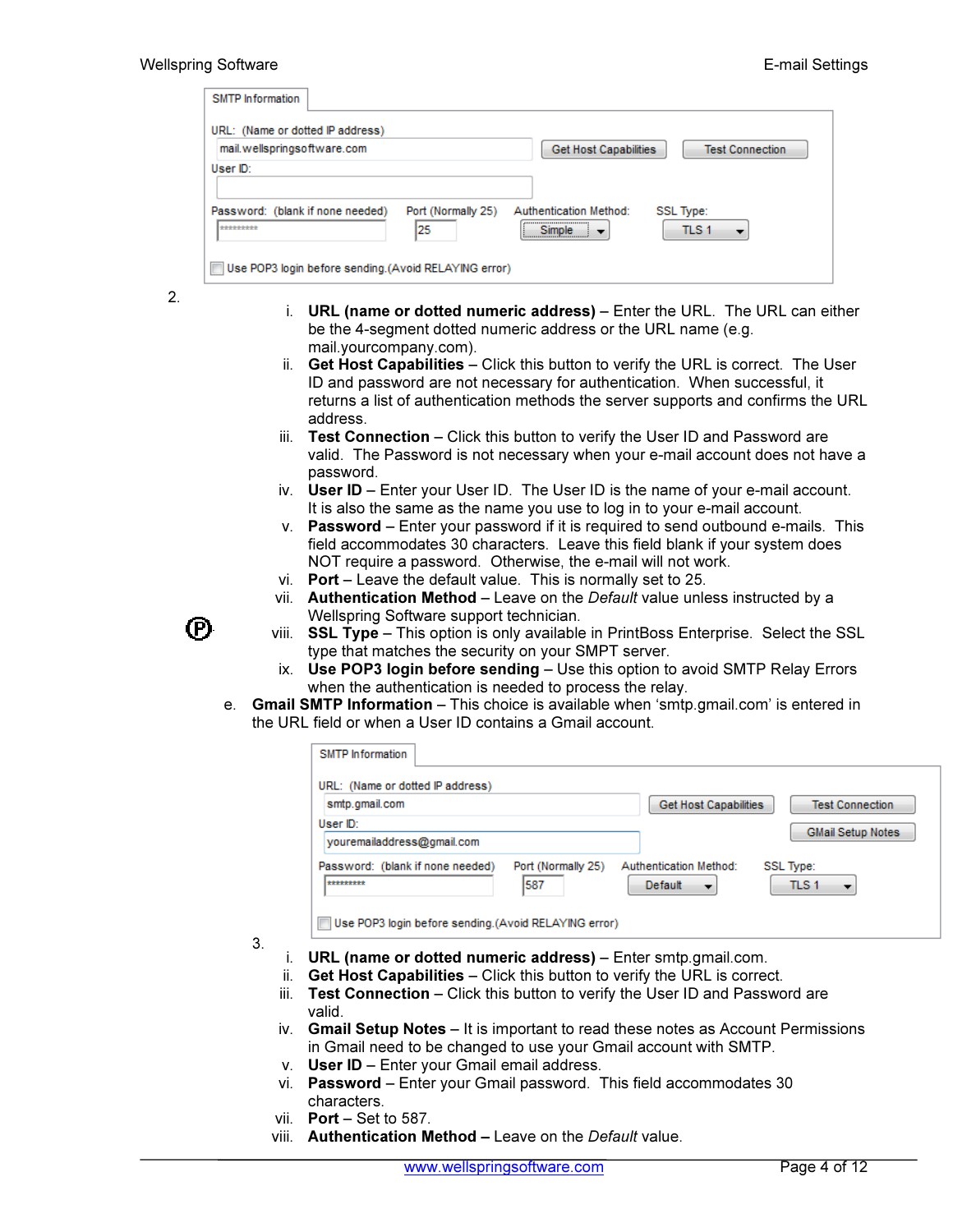- ix. SSL Type This is not applicable to Gmail.
- x. Use POP3 login before sending This is not applicable to Gmail.
- f.  $E$ -mail Info Click this button at the bottom of the  $E$ -mail Settings window to view information on e-mail fields and options.
- g. Send Test Click on the Send Test button after entering settings on all tabs to test the e-mail. The E-mail Send dialog opens. The address and message fields display the settings entered on the tabs.

| <b>E-mail Settings</b>       |  |                                                                                                                      |                  | $\mathbf{x}$ |
|------------------------------|--|----------------------------------------------------------------------------------------------------------------------|------------------|--------------|
| SMTP / Mail Hosts            |  | Default Addresses   Misc. Settings   Subject & Message Body                                                          |                  |              |
|                              |  | Default Addresses settings are saved for this windows user according to the Common Users choice. (Click to change)   |                  |              |
| "From" Address               |  | -Default E-mail Address Fields (each of these will be used unless the corresponding variable is defined in the form) |                  |              |
| Paula@wellspringsoftware.com |  |                                                                                                                      |                  |              |
| "From" Name                  |  |                                                                                                                      |                  |              |
|                              |  |                                                                                                                      |                  |              |
| "Reply to" Address           |  |                                                                                                                      |                  |              |
|                              |  |                                                                                                                      |                  |              |
|                              |  |                                                                                                                      |                  |              |
| <b>To Address</b>            |  |                                                                                                                      |                  |              |
| paula@wellspringsoftware.com |  | $\overline{\mathbf{v}}$                                                                                              |                  |              |
| <b>CC Address</b>            |  |                                                                                                                      |                  |              |
|                              |  | ⊽                                                                                                                    |                  |              |
| <b>Blind CC Address</b>      |  |                                                                                                                      |                  |              |
|                              |  | $\overline{\mathbf{v}}$                                                                                              |                  |              |
|                              |  |                                                                                                                      |                  |              |
|                              |  |                                                                                                                      |                  |              |
| <b>7</b> E-mail Info         |  | $\Box$ Send Test                                                                                                     | $\mathcal{S}$ ok | X Cancel     |
|                              |  |                                                                                                                      |                  |              |

#### 4. Default Addresses

- a. Save Settings Select the method for saving settings on this page. See Save Settings in Step 3 for more information.
- b. "From" Address Enter your default return address. This is typically the user's e-mail address, e.g. my-name@my-company.com. All outgoing e-mails require a From Address, though this field is only required for SMTP. Outlook uses the selected Profile when sending through Outlook.
	- i. The corresponding variable, EmailFromAddress, will overwrite the default entry when it is assigned in the Form File.
- c. "From" Name Enter your full name. The From Name is an optional field for the user's actual name (e.g. John Smith).
	- i. The corresponding variable, EmailFromName, will overwrite the default entry when it is assigned in the Form File.
- d. "Reply to" Address  $-$  Enter a reply address. This is the address responses are sent to when the recipient presses Reply after receiving the e-mail. PrintBoss will use the address in the From Address field when Reply To is blank.
	- i. This field can be assigned dynamically in the form or as a static address in Email Settings. The corresponding variable, EmailReplyAddress, will overwrite the default entry when it is assigned in the Form File.
- e. To Address Check the box to the right of the field to activate it. The To Address is a required field containing the e-mail address of the recipient.
	- i. This field can be assigned dynamically in the form or as a static address in Email Settings. The corresponding variable, EmailTo, will overwrite the default entry when it is assigned in the Form File.
	- ii. PrintBoss will pop up a window to enter an e-mail address when both this field and the EmailTo variables are blank.
- f. CC Address Check the box to the right of the field to activate it. The CC Address allows you to send a copy of this e-mail to another recipient.
	- i. This field can be assigned dynamically in the form or as a static address in Email Settings. The corresponding variable, EmailCC, will overwrite the default entry when it is assigned in the Form File.
- g. Blind CC Address Check the box to the right of the field to activate it. The Blind CC Address allows you to send a copy of this e-mail to another recipient without divulging the name or e-mail address of this recipient.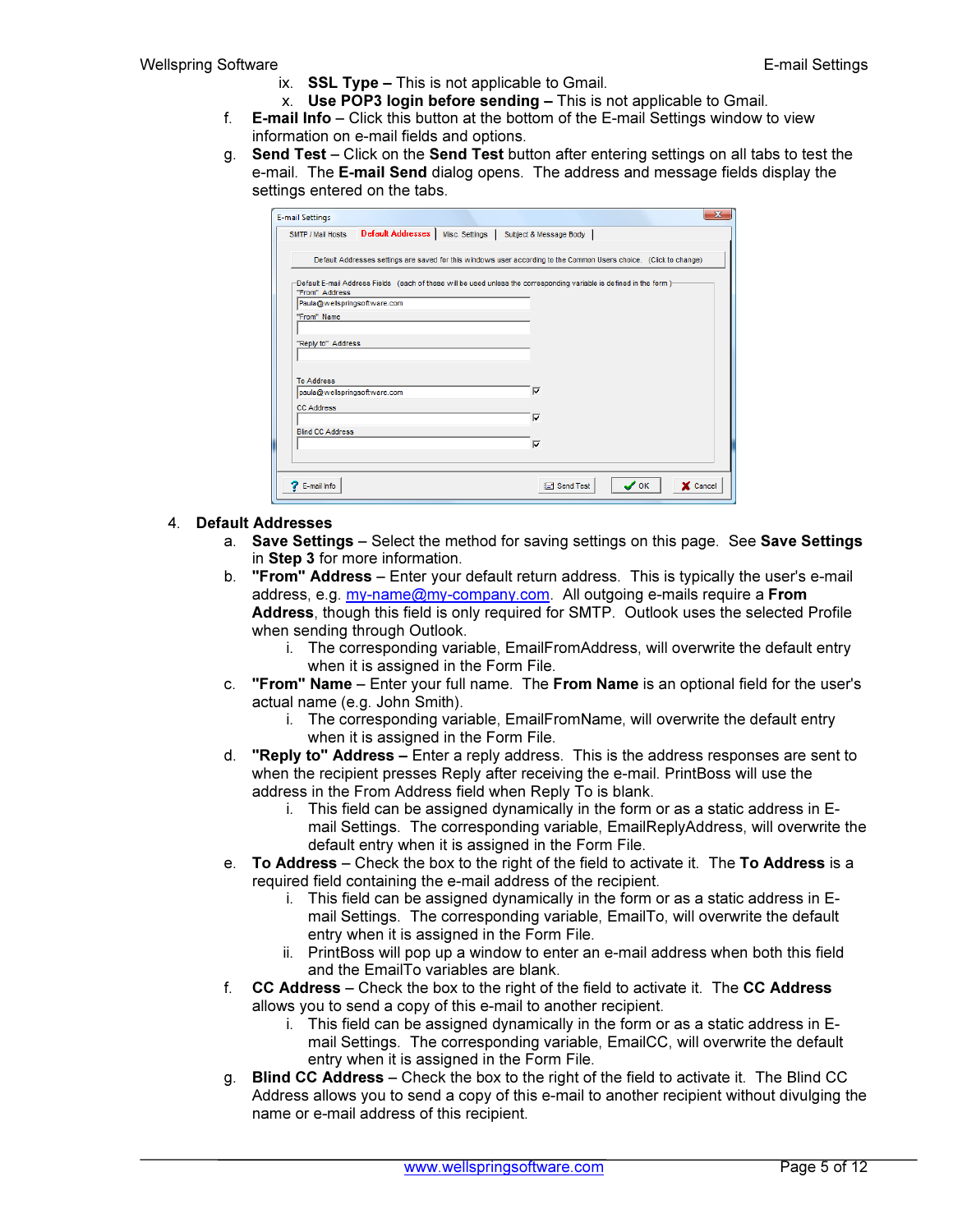i. This field can be assigned dynamically in the form or as a static address in Email Settings. The corresponding variable, EmailBCC, will overwrite the default entry when it is assigned in the Form File.

| E-mail Phone Book                 |                                                                |                                                                     |                             |
|-----------------------------------|----------------------------------------------------------------|---------------------------------------------------------------------|-----------------------------|
|                                   | E-mail Phone Book File                                         |                                                                     |                             |
| Open Phone Book                   | PBEmail                                                        |                                                                     | Change Address Field Length |
| Combine pages into a single email |                                                                | Email Temporary Work Folder                                         |                             |
| Same Email address AND same DocNo |                                                                | C:\PrntBoss\Email                                                   |                             |
| ⊽                                 | Print status of "S" (Skipped) when "EmailTo" address is blank. |                                                                     |                             |
| Automatic F-mail Pause<br>Never   | Use "DocMisc2" as EmailTo address if EmailTo is unassigned     | PDF Attachment Security                                             | PDF Attachment Password:    |
|                                   |                                                                | View Only (Cannot be printed)<br>Un-changeable in a PDF editor<br>M |                             |

- 5. Misc. Settings
	- a. Save Settings Select the method for saving settings on this page. See Save Settings in Step 3 for more information.
	- b. E-mail Phone Book PrintBoss can maintain an address book of e-mail addresses. The following options apply to the E-mail phone book.
		- i. Open Phone Book Click this button to open and edit the PrintBoss phone book.

| E Email Phone Book               | <del>.</del> 10               |   |
|----------------------------------|-------------------------------|---|
| <b>MM4DHH+-2VX2</b>              | 2/3                           |   |
| <b>NAME</b>                      | <b>ADDRESS</b>                |   |
| $\blacktriangleright$ Harold     | harold@wellspringsoftware.com | Ξ |
| Paula                            | paula.manker@gmail.com        |   |
| Stu                              | stu@wellspringsoftware.com    |   |
|                                  |                               |   |
| Highlighted Column Search String | Close                         |   |

- ii. E-mail Phone Book File Displays the location and name of the phone book.
	- 1. Click on the ellipse **button at the end of this field to set the location of** the E-mail Phone Book. The default name is PBEmail.PEM.
	- 2. This file may be uniquely identified and can be private to an individual user or shared by a group of users.
	- 3. The phone book is only used to manually e-mail individual documents. It is not used in automatic e-mail mode.
	- 4. The e-mail addresses need to be supplied in the document by defining the variable **EmailTo** for automatic e-mails. (See section on Automatic E-mail).
	- 5. This e-mail phone book is completely independent from other address books.
- iii. Change Address Field Length Click this button to change the maximum length of e-mail addresses stored in the phone book.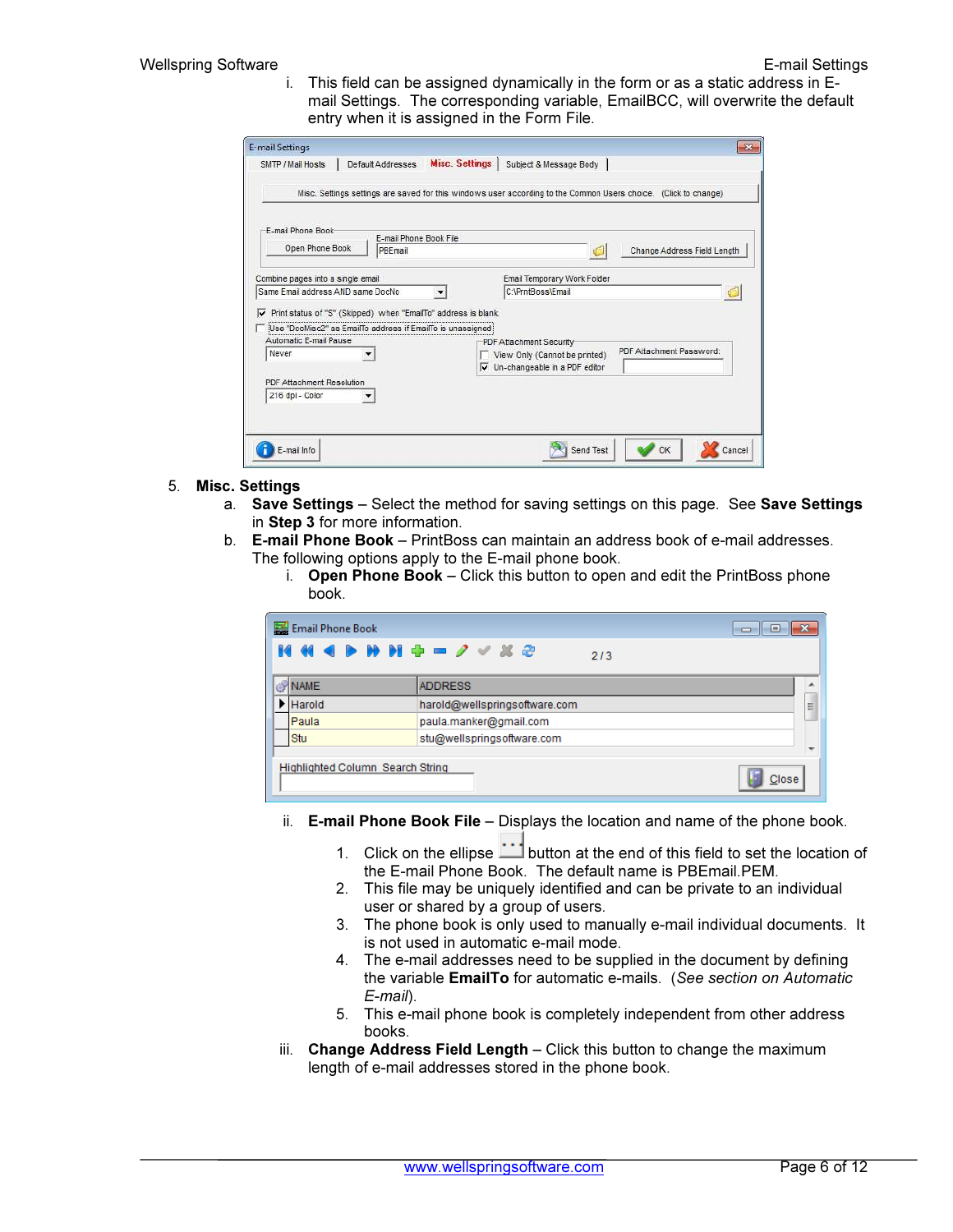

- 1. The default length for an e-mail address is 60 characters.
- 2. Enter a character width (length) from 30 to 250 characters.
- 3. Any characters over the length you specify (e.g. 80) will be truncated.
- 4. This feature only applies to the e-mail addresses in the E-mail Phone Book file.
- c. Combine pages into a single email This option is only available in PrintBoss Enterprise. There are three choices.
	- i. **Never combine**  $-$  This is the default setting.
	- ii. Email address is same as prior page Select this option to combine documents with the same e-mail address into one concatenated PDF attachment when printing a check batch with e- mails.
	- iii. Same Email address AND same DocNo Select this option to combine documents with the same e-mail address and the same document number into one concatenated PDF attachment when printing a check batch with e- mails.
- d. Email Temporary Work Folder Leave at the default value of {PrintBoss Home Directory}\Email. This should only be changed with the help of a Wellspring Software technician.
- e. Print status character of "S" (Skipped) when "EmailTo" address is blank Select this option to enter a capital S in the Printed column of the work file when the document has no E-mail To address.
	- i. E-mails that fail to send for whatever reason leave an error code of "e" in the document work file. This lower-case error code prohibits the work file from being archived or deleted automatically.
	- ii. This feature allows PrintBoss to skip an e-mail and record a status of S in the work file. PrintBoss will treat the document as completed.
	- iii. The skipped record can be handled separately or ignored.
- f. Use "DocMisc2" as EmailTo address if EmailTo is unassigned This option is for those using Crystal Reports with the PrintBoss Trigger. When an email address is entered in the DocMisc2 field, select this option to use the email address in DocMisc2.
- g. Automatic E-mail Pause Select an option to set a pause when using the Automatic email mode (see introduction to this chapter).
	- i. The default setting is Never.
	- ii. Bad Address Pauses at a document with a bad e-mail address and provides the opportunity to enter a correct address prior to continuing with processing.
	- iii. **Always** Opens the e-mail dialog for every document, requiring the user to click a button to send each e-mail. This choice is sometimes used temporarily during initial setup and testing.
- h. PDF Attachment Resolution Select the resolution of the PDF files created as attachments to the e-mail.
	- i. The default value is 216 dpi Color. This option is the most robust.
	- ii. The size of the PDF file can be reduced by selecting one of the black and white (B/W) options.
	- iii. Be sure to test the quality of the resolution before you permanently reset this value.
- i. PDF Attachment Security PrintBoss Enterprise provides added security for PDF attachments.
	- i. View Only Allows the recipient to open and read the PDF file attachment, but not print or edit. The Print feature will not be available in the Adobe Reader application. Any copies made of the document will carry the same security.
	- ii. **Un-changeable in a PDF editor**  $-$  Allows the recipient to open and print the PDF attachment, but prohibits edits to the original attachment.



M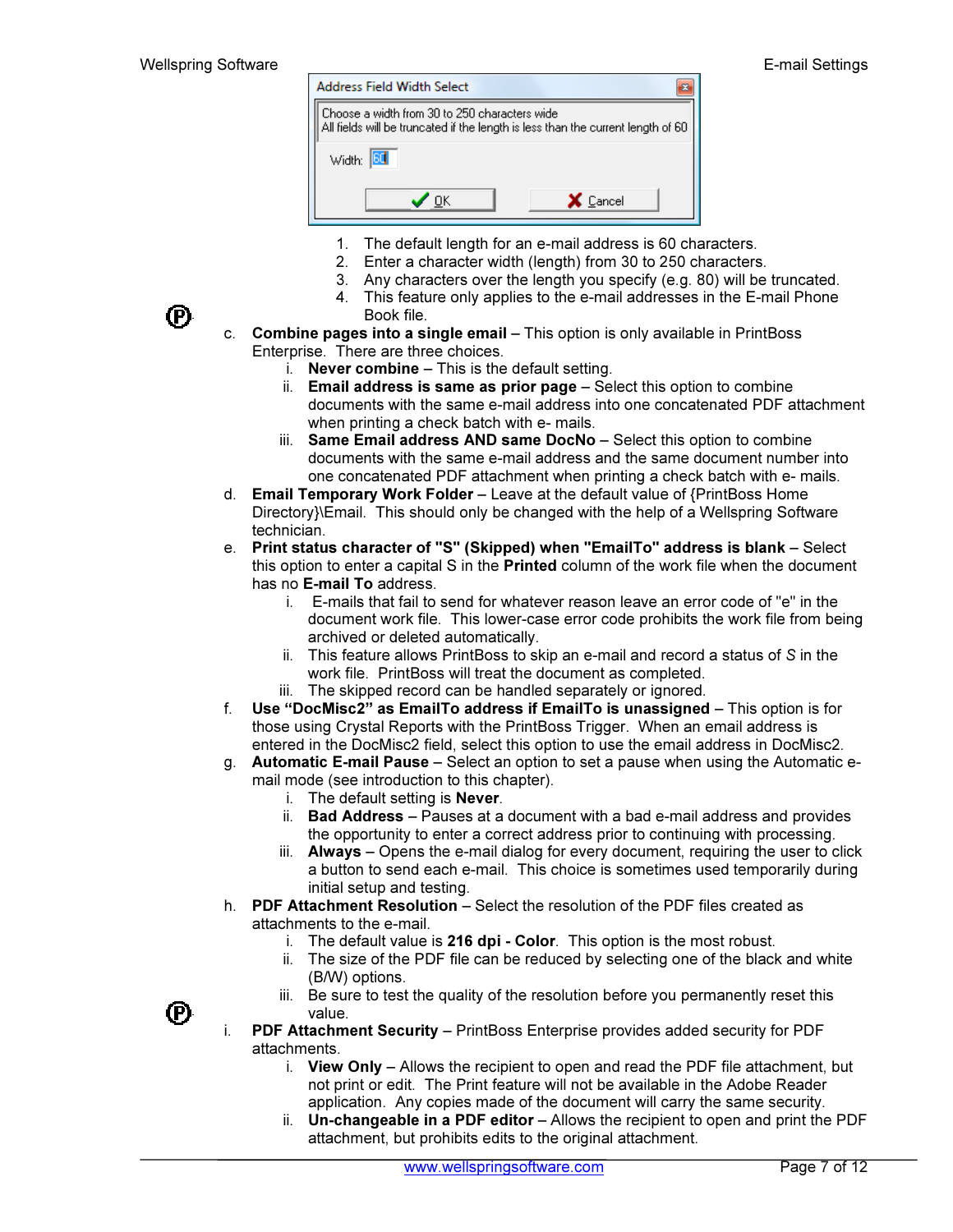iii. PDF Attachment Password – Enter a password that will be required to open the PDF file. The password applies to all PDF attachments and can be assigned as a static value in this field or a dynamic value in the Form File.

#### 6. Subject & Message Body

4.

| SMTP / Mail Hosts                  | Default Addresses                                                                                                       | Misc. Settings | <b>Subject &amp; Message Body</b> |                     |   |
|------------------------------------|-------------------------------------------------------------------------------------------------------------------------|----------------|-----------------------------------|---------------------|---|
|                                    | Subject & Message Body settings are saved for this windows user according to the Common Users choice. (Click to change) |                |                                   |                     |   |
| Default Email Subject              |                                                                                                                         |                |                                   |                     |   |
| Accounting Document Attached       |                                                                                                                         |                |                                   |                     |   |
| Email Body/Message                 |                                                                                                                         |                |                                   |                     |   |
| {PBDir}\EMail\Body\Paula-Body.txt  |                                                                                                                         |                |                                   | $\cdot \cdot \cdot$ |   |
| <b>Text Editor</b>                 | <b>HTML Edit</b>                                                                                                        | $\bullet$      | Refresh                           |                     |   |
| This is a test of PrintBoss Email. |                                                                                                                         |                |                                   |                     | × |
| Paula                              |                                                                                                                         |                |                                   |                     |   |
|                                    |                                                                                                                         |                |                                   |                     |   |
|                                    |                                                                                                                         |                |                                   |                     |   |
|                                    |                                                                                                                         |                |                                   |                     |   |
| Q                                  |                                                                                                                         |                |                                   |                     |   |
|                                    |                                                                                                                         |                |                                   |                     |   |

- a. Save Settings Select the method for saving settings on this page. See Save Settings in Step 3 for more information.
- b. Default Email Subject Enter a default subject for all e-mails.
	- i. This can be overwritten at the point of sending the e-mail by assigning the EmailSubject variable in the Form File.
	- ii. Example the following assignment could be entered in RunTime Objects:

#Assign EmailSubject, "Invoice Notice from Wellspring Software, Inc."

- c. **Email Body/ Message** Enter the path and name of the file containing the body of the email message.
	- i. It is common to use a standard message for all e-mails in a batch of documents as defined by this setting.
	- ii. Click on the ellipse button  $\Box$  and enter a path and filename to change the location of the body text. Normally, the files are stored at {PBDir}\Email\Body\{WinUserName}-Body.txt.
	- iii. The corresponding variable, EmailBody, will overwrite the default entry when it is assigned in the Form File
	- iv. Example the following assignment could be entered in RunTime Objects:

#Assign EmailBody, "Thank you for your order."

- v. The E-mail Body may be a text (.txt) or HTML file. Both file types can use the PrintBoss variable tags, such as {DocNo}, to dynamically update information for each e-mail when the documents are processed.
	- 1. Text Editor Click on this button to open a Notepad file to edit a .txt Email Body message. This button is only available when the E-mail Body/Message is a .txt file. Changes to the text file must be saved and will not show in the E-mail Body window until you click OK at the bottom of the E-mail Settings dialog or by pressing the Refresh button.
	- 2. HTML Editor Click this button to open your default HTML editor to edit an .htm or .html E-mail Body/Message. This button is only available when the E-mail Body/Message is an .htm or .html file. Typically the editor is Microsoft Word. Changes to the HTML file must be saved as a

filtered web. Click the information button  $\bigoplus$  for more details.

7. Click OK at the bottom of the E-mail Settings window to save changes made on any tab. Some changes will not display until OK is clicked.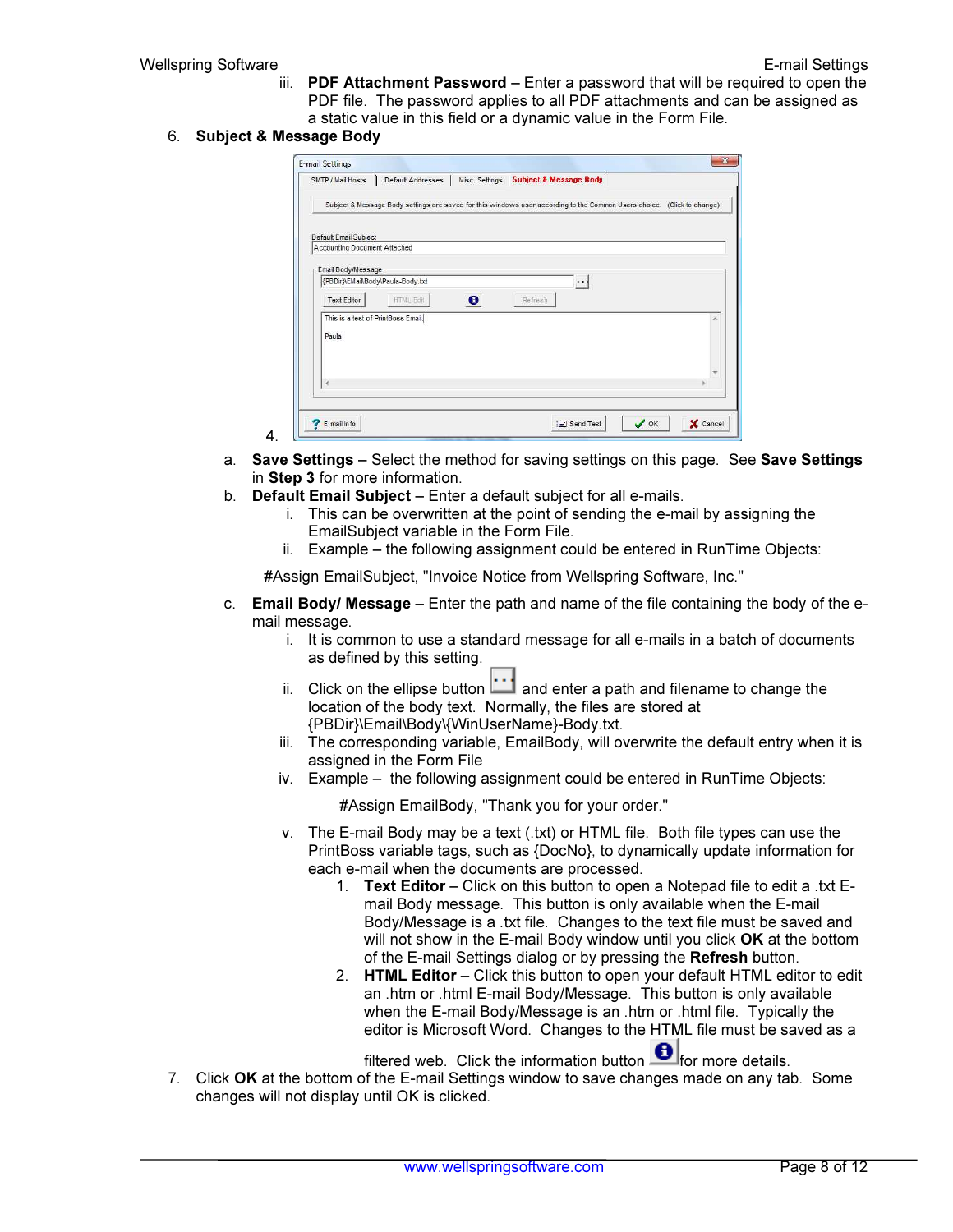The PrintBoss E-mail feature is enabled on a form-by-form basis. This only takes a few steps:

- 1. Open the PrintBoss Master Application.
- 2. Click on the Edit menu and select Form Files.
- 3. Highlight the form you want to e-mail and click the Editor button.
- 4. Increment Copies by 1 on the Settings Tab. This new copy will be treated as the E-mail copy.
- 5. Select the Multi-Parts & Printers tab.
- 6. Set the Destination Printer/Device for the new copy to < Email>.
- 7. Click OK.

You may also want to setup ProcessPage commands at the top of the Footer Objects tab of the Form in order to determine when to process the new E-mail copy vs printing a copy. Verify the copy numbers on the Multi-Parts & Printers tab and then follow the steps below:

- 1. Open the PrintBoss Master Application.
- 2. Click on the Edit menu and select Form Files.
- 3. Highlight the form you want to e-mail and click the Editor button.
- 4. Select the Footer Objects tab.
- 5. Enter the following ProcessPage command at the top of the Footer Objects tab for Email:
	- a. #[Copy,1]ProcessPage «[!Empty,{EmailTo}]»
		- b. The Copy number, i.e. Copy, 1, should be the email copy. Replace the 1 with the correct copy number.
		- c. The  $'$ !' is 'Not'. The page will process when the variable  $\{EMaiT\sigma\}$  is Not Empty.
		- d. The {EmailTo} variable should be assigned as explained in the 'Assignments' section later in this chapter. If the email address variable is added to the DocMisc2 field in the PrintBoss Trigger, verify the 'Use "DocMisc2" as EmailTo address if EmailTo is unassigned' checkbox is selected on the Misc. Settings tab or the E-mail Settings dialog under the Options menu on the PrintBoss Master Application.
- 6. To add conditionally print a copy when {EmailTo} is Empty, copy the ProcessPage command and change the copy number and remove the '!' condition as follows:
	- a. #[Copy,2]ProcessPage «[Empty,{EmailTo}]»
	- b. Verify the correct copy number. This may be set to Copy, 0 to print an original versus a copy.
- 7. Click OK on the Form so save these changes.

See Chapter 9, Form Files, Modify from the Document View for more information.

### E-mailing

Printing documents from the accounting software proceeds as normal. Typically, the document Original and Copy are set to print/e-mail immediately.

When the Print Time on the Multi-Parts & Printers tab of the Form Editor is set to Batch, documents can be e-mailed manually from the View or directly from the Work File. See Manual E-mail below for step-bystep instructions on sending e-mail from the Work File.

### Manual E-mail

When **Enabled E-mail Module** is checked at the top of the E-mail Settings dialog, all document Views will have an

E-mail button at the top of the window near the Close button.

- 1. Open the PrintBoss Master Application.
- 2. Click on the File menu and select Open Document Work Files or Open Document Archives.
- 3. Highlight the desired work or archive file and select Browse.
- 4. Select the appropriate document from the list. There are two ways to proceed from this point.
	- a. Click View.
		- i. Click on the E-mail button at the top of the window to manually send this document.
		- ii. There is a short delay while PrintBoss creates the PDF file to attach to the e-mail.
		- iii. The **E-Mail Send** dialog opens.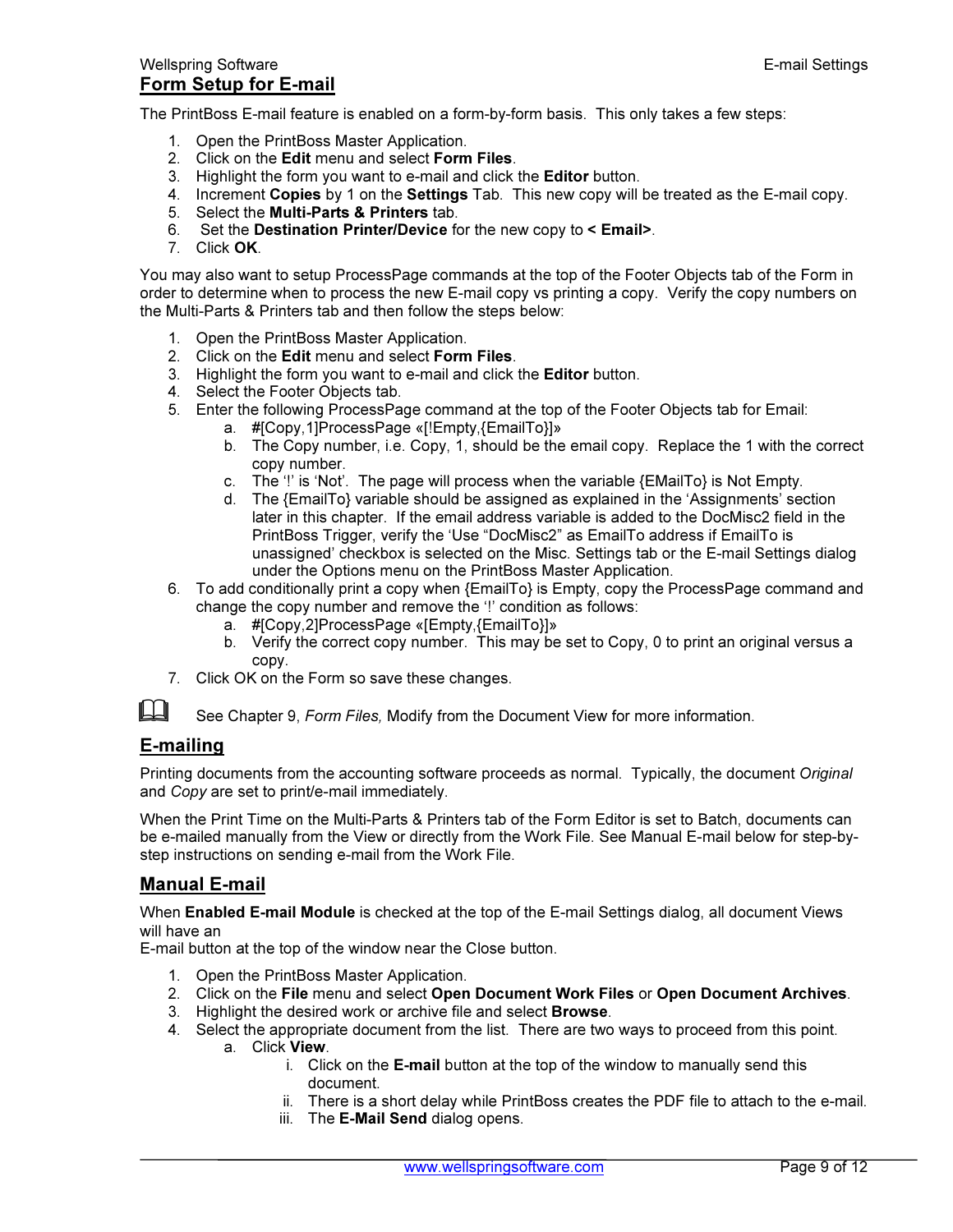| E-Mail Send                                   |       |
|-----------------------------------------------|-------|
| Sending Addresses                             |       |
| paula@wellspringsoftware.com<br>To:           |       |
| CC:                                           |       |
| BCC:                                          |       |
| From Information                              |       |
| Paula@wellspringsoftware.com<br>Address       |       |
| Name                                          |       |
| Reply                                         |       |
| Request Read Receipt                          |       |
| Subject                                       |       |
| This is an email of a check no 110            |       |
| Message Body                                  |       |
| Invoice Notice from Wellspring Software, Inc. |       |
| Attachments [use Insert / Delete Keys ]       |       |
| C:\PmtBoss\EMail\Text_CK4_Paula.pdf           |       |
| Status                                        |       |
|                                               |       |
| Sending to SMTP server                        | Close |

- iv. The To, CC, and BCC fields contain the values entered in the E-mail Settings window unless the variables *EmailTo, EmailCC*, and *EmailBCC* are assigned in the Form. Fields that are not required, such as CC and BCC, may be blank.
- v. The assignments can be static (same value for all documents using this form) or dynamic. Dynamic variables can capture a different value for each document.
- vi. Click on the drop down menu to the right of the field to select an address from the 'Email Phone Book'. The Email Phone Book is set up on the Misc. Settings tab.
- vii. Click Send E-mail to complete the process.
- viii. Close the E-Mail Send dialog when the Status displays Successfully Mailed.
- ix. Close the View when you are finished.
- b. Click Print.

#### i. Select Allow Reprints.

- ii. Select the copy identified as <EMail>.
- iii. Adjust the Scope to include additional documents if desired.
- iv. Click Print Start to send the e-mail. PrintBoss will only stop on the E-mail Send dialog when 'Automatic E-mail Pause' is set to 'Always' or 'Bad Address' on the Misc. Settings tab of the E-mail Settings option.
- v. Click Done to close the Print Copies Dialog.
- 5. Review the File Browse table. The Printed column displays a capital E when the e-mail is sent successfully. A small case e displays when the e-mail was not sent successfully.
	- a. Right click on a document and select Edit to view the Status Log.
	- b. The Status Log records both e-mail and fax activity. Example:

9/15/2009 04:30:40P Copy=2 Emailed Successfully to Paula@wellspringsoftware.com

## **Assignments**

Assignments can be either Static or Dynamic. An explanation of these choices follows.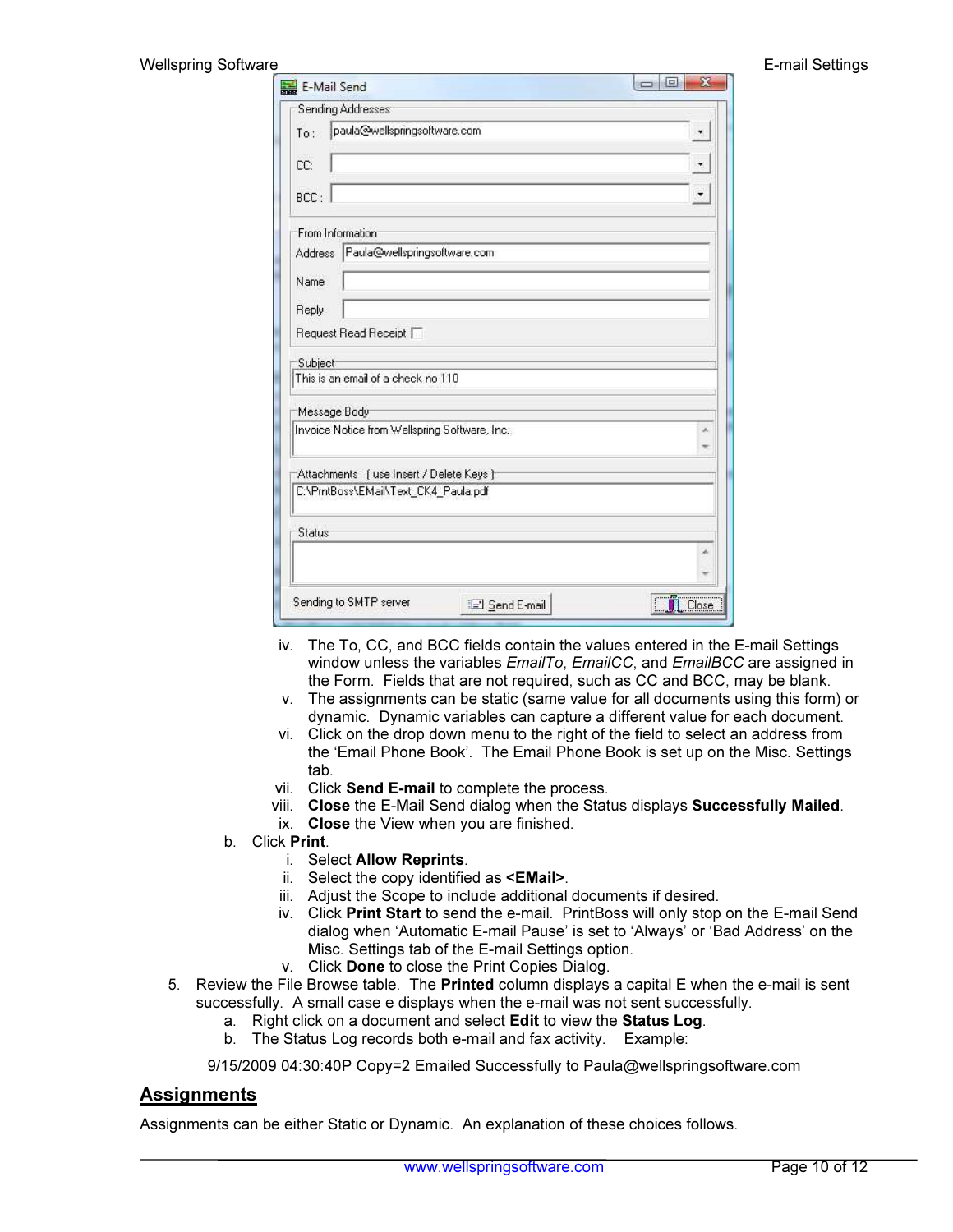# Static Assignments

Assign static values to the EmailCC or EmailBCC variables to set a single address for ALL e-mails. For example, a department may need a copy of all invoices. The invoice form may contain an entry similar to the following:

#### #Assign EmailCC, "department@my-Company.com"

These assignments must be made in the RunTime Objects tab of the PrintBoss Form File (EDIT / FORM FILES / <highlight the PrintBoss Form> / EDITOR).

# Dynamic Assignments

Dynamic assignments are the heart of automatic e-mailing. Normally, the To address changes with each document. There are 2 ways to create a dynamic assignment. Use one method or the other, not both.

#### Include in source report:

If you have control over the information sent to PrintBoss, define a field in the source report to pass the email address. It is important that this is just ONE field. You may need to create a variable in the source report that uses a combination of text and database fields. The value of the resulting field must be similar to the following example:

PB#Assign EmailTo, support@WellspringSoftware.com

Note this is the value of the field after it is evaluated. The actual content might be similar to the following, although the actual syntax and field names are dependent on your report writer:

"PB#Assign EmailTo, " + CustomerDBF.MiscInfo



 $\Box$  See Chapter 24, Capturing and Assigning Text.

#### Picked off of captured report by PrintBoss:

This method requires the customer's e-mail address is displayed or printed somewhere on the source report. PrintBoss can capture this information and blank it out (if desired).

- 1. Send a document to PrintBoss containing an e-mail address field.
- 2. Click on the File menu and select Open Document Work Files on the PrintBoss Master Application.
- 3. Select the appropriate form and click Browse.
- 4. Select a document and click View.
- 5. Right-click anywhere in the View and select View Raw Capture.
- 6. Locate the e-mail text on the screen. Double click on the text to open up Captured Text Command Properties dialog.
- 7. Select the Click to Assign to Variable bar in the top right of the dialog.
- 8. Change the Variable Name from ReNameMe to EmailTo (or EmailCC or EmailBCC).
- 9. Check the following fields:
	- a. Add together fields in horizontal range
	- b. Capture Raw Text Objects Only
	- c. Left Trim
	- d. Right Trim
	- a. Blank Out After Capture (optional hides e-mail addresses on printed document)
- $\checkmark$  Some reporting engines (such as the latest Crystal Reports) tend to break up text fields. A good practice is to click on the +/- button that follows the Horizontal field so it become to. Set the ending coordinate far enough to the right to pick up a long e-mail address.
- 10. Click OK.
- 11. Click Close on the Capture Text Command Propertied dialog.
- 12. Right-click on the page and click View Raw Capture to deselect this option and return to the formatted document. PrintBoss will add this assignment to the top of the RunTime Objects in the Form.